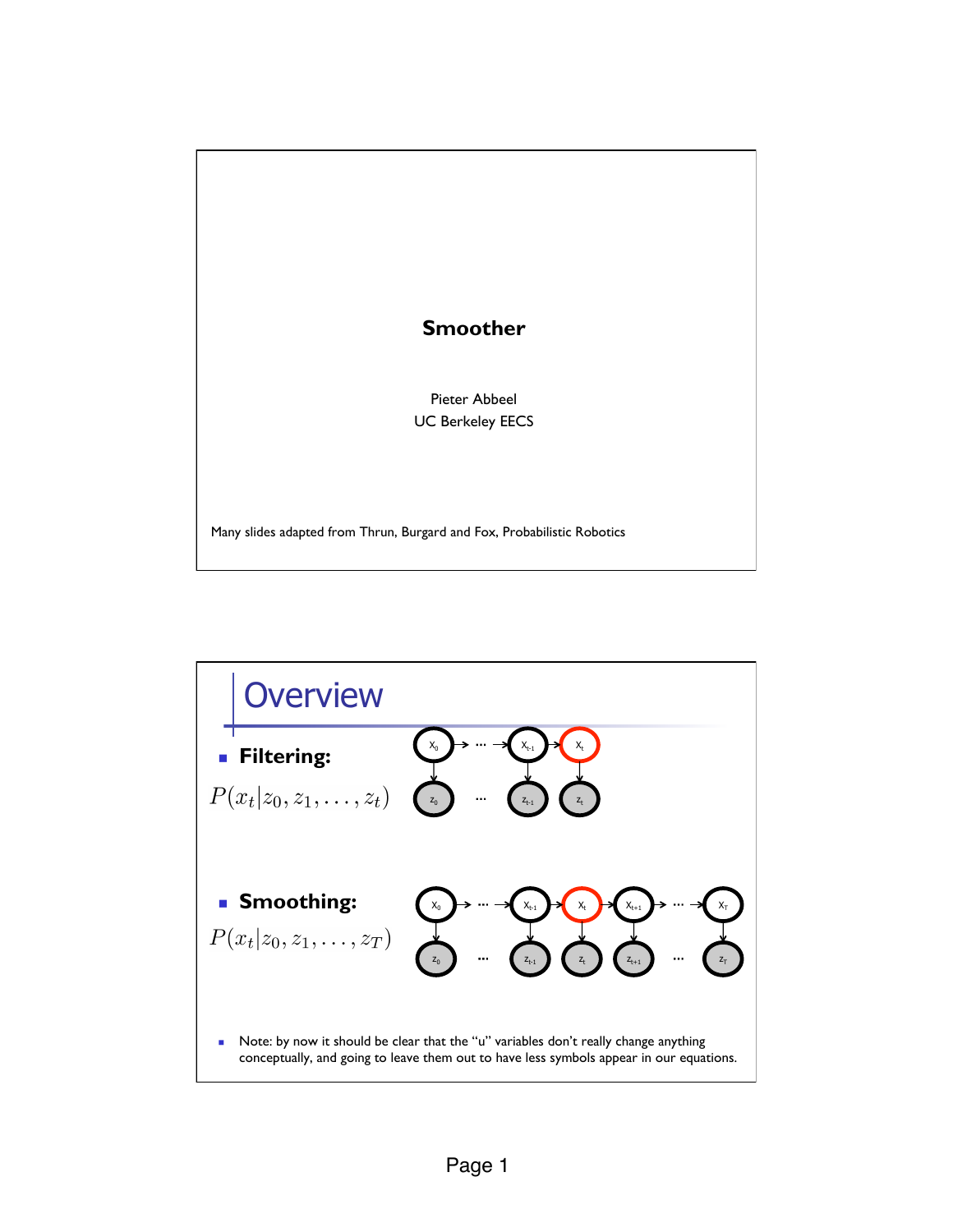

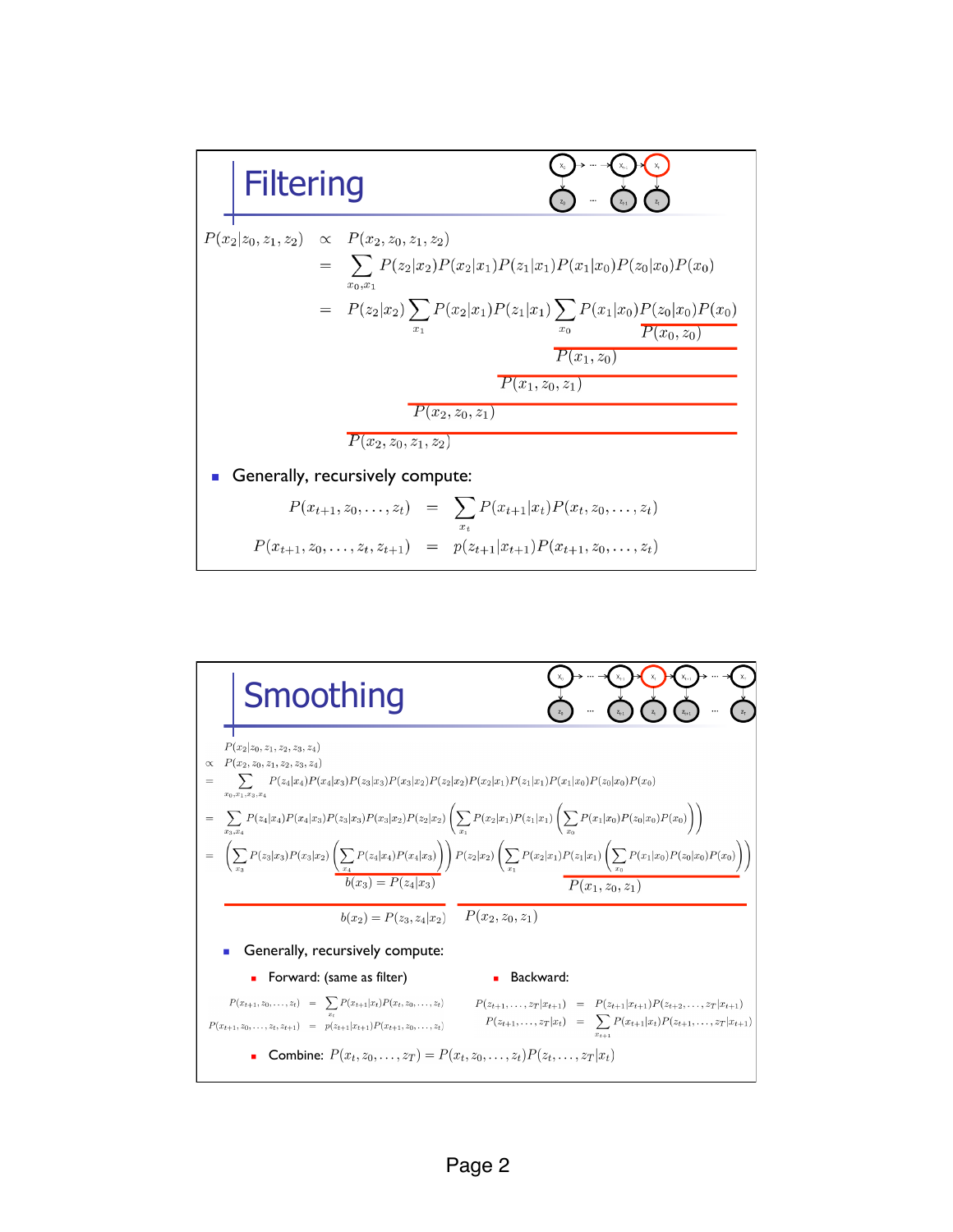

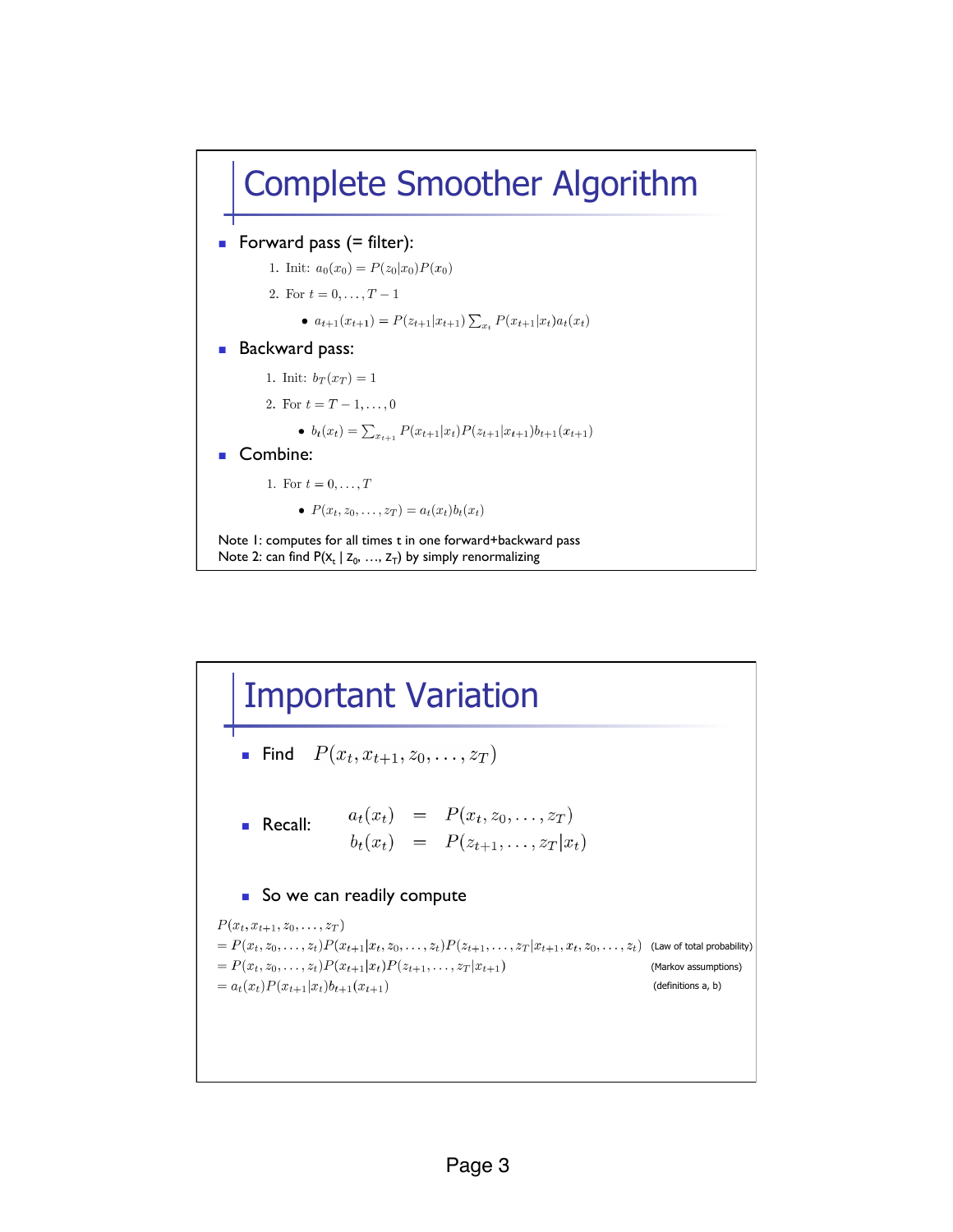## **Exercise**

 $P(x_t, x_{t+k}, z_0, \ldots, z_T)$ ! Find

## Kalman Smoother

- $\blacksquare$  = smoother we just covered instantiated for the particular case when  $P(X_{t+1} | X_t)$  and  $P(Z_t | X_t)$  are linear Gaussians
- **.** We already know how to compute the forward pass (=Kalman filtering)
- **Backward pass:**

$$
b_t(x_t) = \int_{x_{t+1}} P(x_{t+1}|x_t) P(z_{t+1}|x_{t+1}) b_{t+1}(x_{t+1}) dx_{t+1}
$$

## **Combination:**

 $P(x_t, z_0, \ldots, z_T) = a_t(x_t) b_t(x_t)$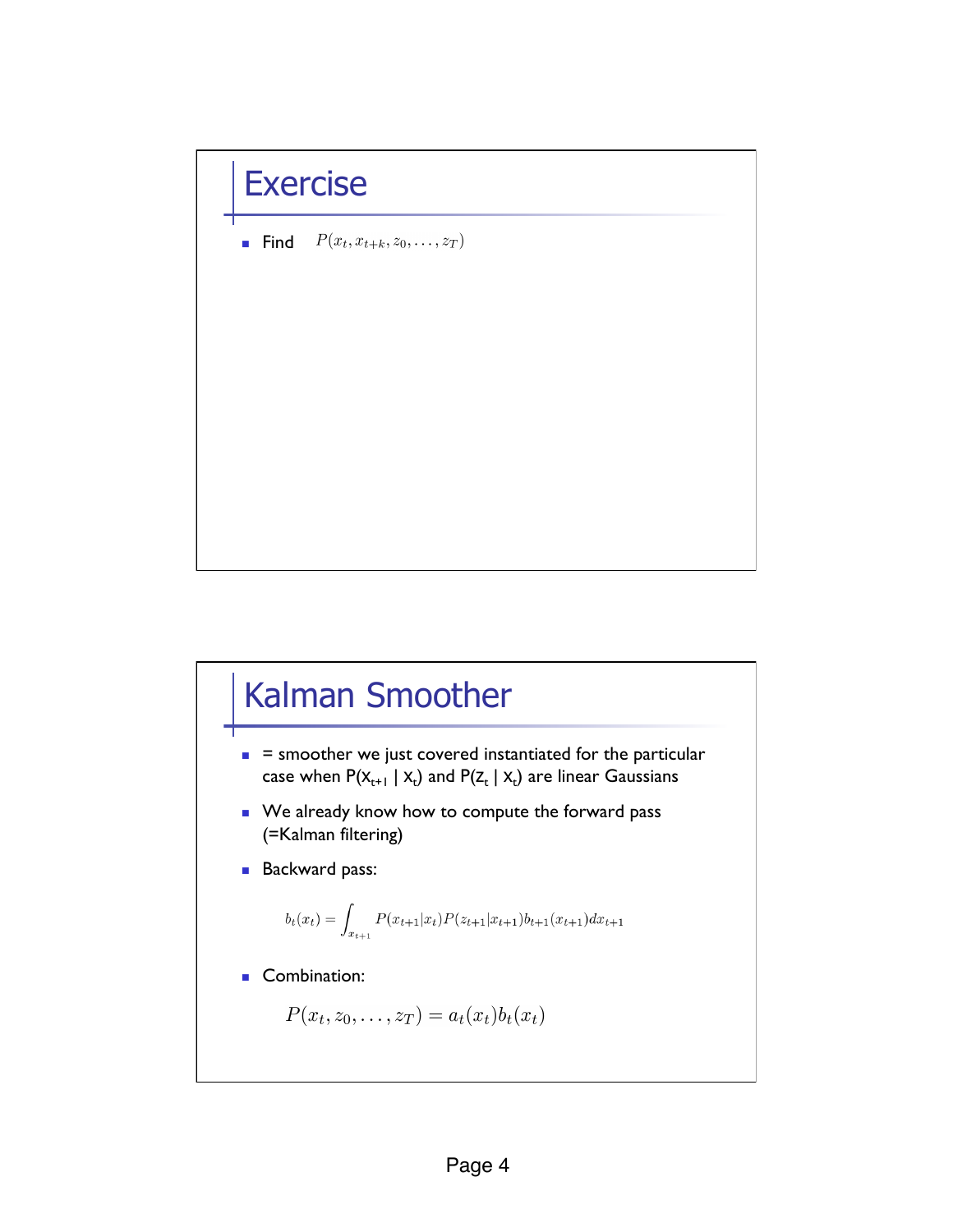## Kalman Smoother Backward Pass

- **TODO:** work out integral for  $b_t$
- **TODO:** insert backward pass update equations
- **TODO:** insert combination  $\rightarrow$  bring renormalization constant up front so it's easy to read off  $P(X_t | Z_0, ..., Z_T)$